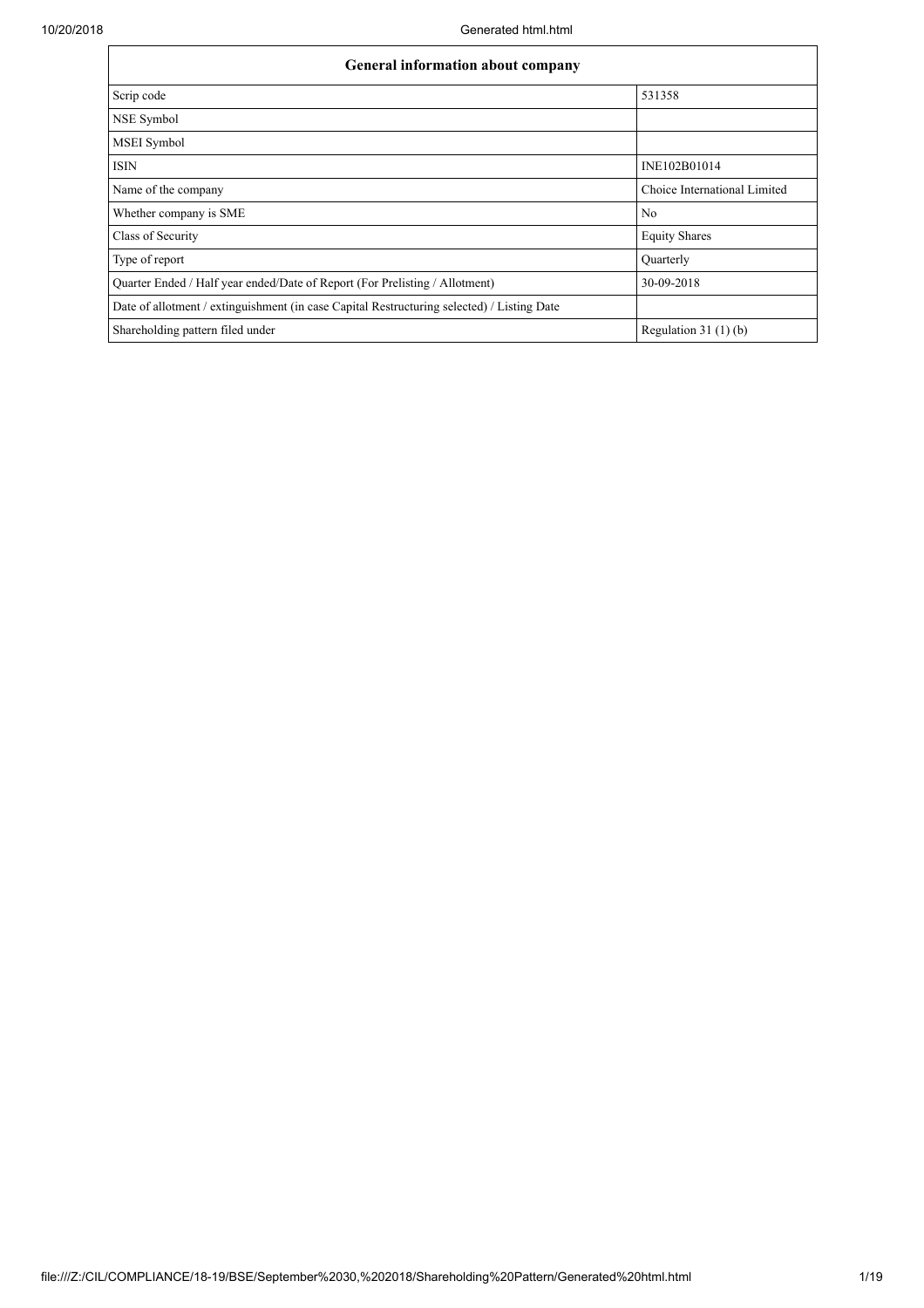|                | <b>Declaration</b>                                                                        |                |                                |                       |                             |  |  |  |  |  |  |  |
|----------------|-------------------------------------------------------------------------------------------|----------------|--------------------------------|-----------------------|-----------------------------|--|--|--|--|--|--|--|
| Sr.<br>No.     | Particular                                                                                | Yes/No         | Promoter and<br>Promoter Group | Public<br>shareholder | Non Promoter-<br>Non Public |  |  |  |  |  |  |  |
| $\vert$ 1      | Whether the Listed Entity has issued any partly paid up shares?                           | N <sub>0</sub> | N <sub>o</sub>                 | N <sub>0</sub>        | N <sub>0</sub>              |  |  |  |  |  |  |  |
| $\overline{2}$ | Whether the Listed Entity has issued any Convertible Securities<br>$\Omega$               | No             | N <sub>0</sub>                 | N <sub>0</sub>        | N <sub>0</sub>              |  |  |  |  |  |  |  |
| $\overline{3}$ | Whether the Listed Entity has issued any Warrants?                                        | N <sub>0</sub> | N <sub>o</sub>                 | N <sub>0</sub>        | N <sub>0</sub>              |  |  |  |  |  |  |  |
| $\overline{4}$ | Whether the Listed Entity has any shares against which<br>depository receipts are issued? | N <sub>0</sub> | N <sub>0</sub>                 | No                    | N <sub>0</sub>              |  |  |  |  |  |  |  |
| $\overline{5}$ | Whether the Listed Entity has any shares in locked-in?                                    | Yes            | Yes                            | N <sub>0</sub>        | N <sub>0</sub>              |  |  |  |  |  |  |  |
| 6              | Whether any shares held by promoters are pledge or otherwise<br>encumbered?               | N <sub>0</sub> | N <sub>o</sub>                 |                       |                             |  |  |  |  |  |  |  |
| 7              | Whether company has equity shares with differential voting<br>rights?                     | N <sub>0</sub> | N <sub>0</sub>                 | N <sub>0</sub>        | N <sub>0</sub>              |  |  |  |  |  |  |  |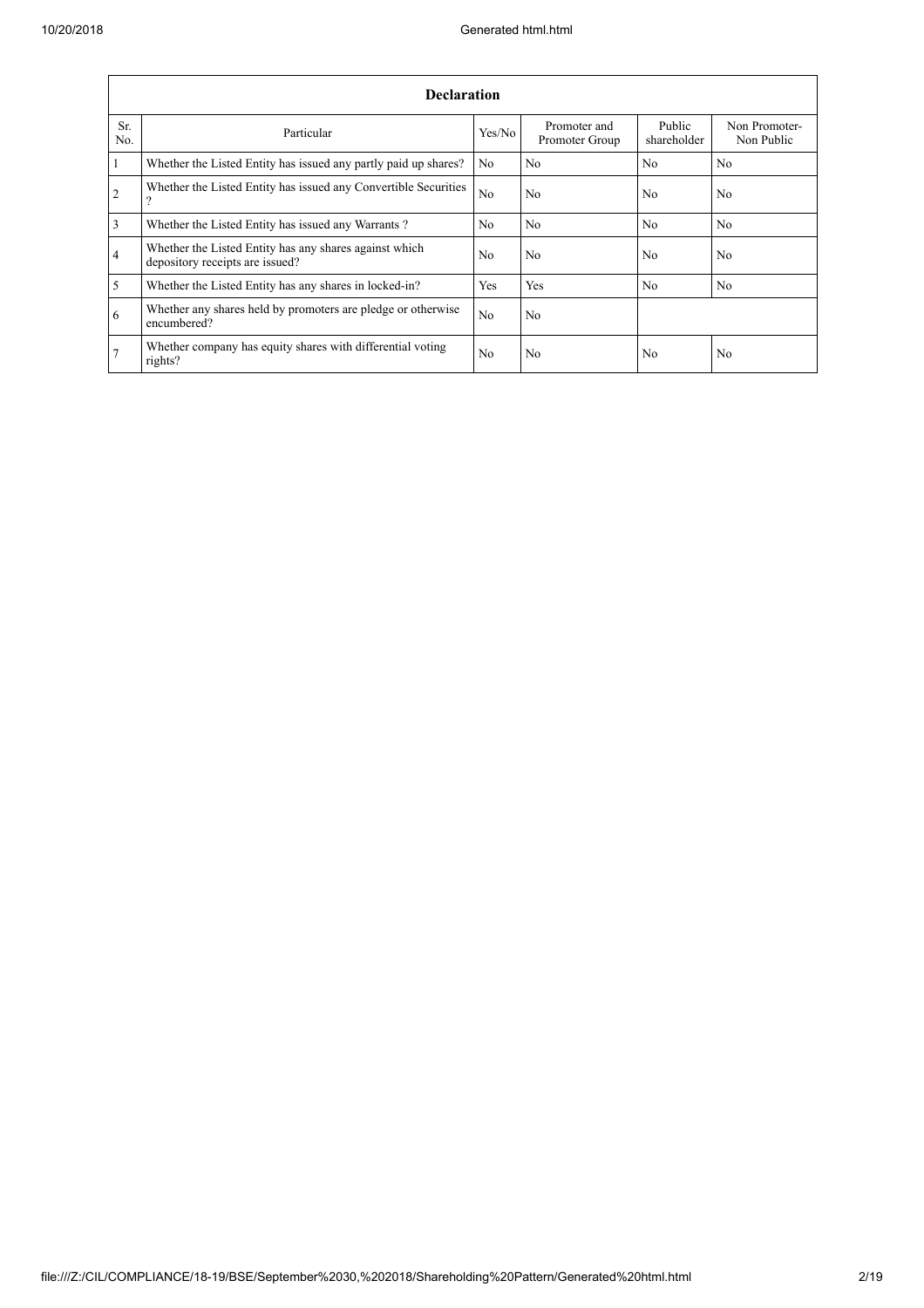|                 | <b>Table I - Summary Statement holding of specified securities</b> |              |                       |                       |                                    |                                      |                                          |               |                                                                  |                     |            |  |  |
|-----------------|--------------------------------------------------------------------|--------------|-----------------------|-----------------------|------------------------------------|--------------------------------------|------------------------------------------|---------------|------------------------------------------------------------------|---------------------|------------|--|--|
|                 | Category                                                           | Nos. Of      | No. of<br>fully paid  | No. Of<br>Partly      | No. Of<br>shares                   | Total nos.<br>shares                 | Shareholding as a<br>$%$ of total no. of |               | Number of Voting Rights held in each<br>class of securities (IX) |                     |            |  |  |
| Category<br>(1) | of<br>shareholder                                                  | shareholders | up equity             | paid-up<br>equity     | underlying<br>Depository           | held (VII)<br>$= (IV) +$             | shares (calculated<br>as per SCRR,       |               | No of Voting (XIV) Rights                                        |                     | Total as a |  |  |
|                 | (II)                                                               | (III)        | shares<br>held $(IV)$ | shares<br>held<br>(V) | Receipts<br>$(V)$ + $(VI)$<br>(VI) | 1957) (VIII) As a<br>% of $(A+B+C2)$ | Class eg:<br>X                           | Class<br>eg:y | Total                                                            | $%$ of<br>$(A+B+C)$ |            |  |  |
| (A)             | Promoter<br>&<br>Promoter<br>Group                                 | 17           | 14686538              |                       |                                    | 14686538                             | 73.42                                    | 14686538      |                                                                  | 14686538            | 73.42      |  |  |
| (B)             | Public                                                             | 2153         | 5318262               |                       |                                    | 5318262                              | 26.58                                    | 5318262       |                                                                  | 5318262             | 26.58      |  |  |
| (C)             | Non<br>Promoter-<br>Non Public                                     |              |                       |                       |                                    |                                      |                                          |               |                                                                  |                     |            |  |  |
| (C1)            | <b>Shares</b><br>underlying<br><b>DRs</b>                          |              |                       |                       |                                    |                                      |                                          |               |                                                                  |                     |            |  |  |
| (C2)            | Shares held<br>by<br>Employee<br><b>Trusts</b>                     |              |                       |                       |                                    |                                      |                                          |               |                                                                  |                     |            |  |  |
|                 | Total                                                              | 2170         | 20004800              |                       |                                    | 20004800                             | 100                                      | 20004800      |                                                                  | 20004800            | 100        |  |  |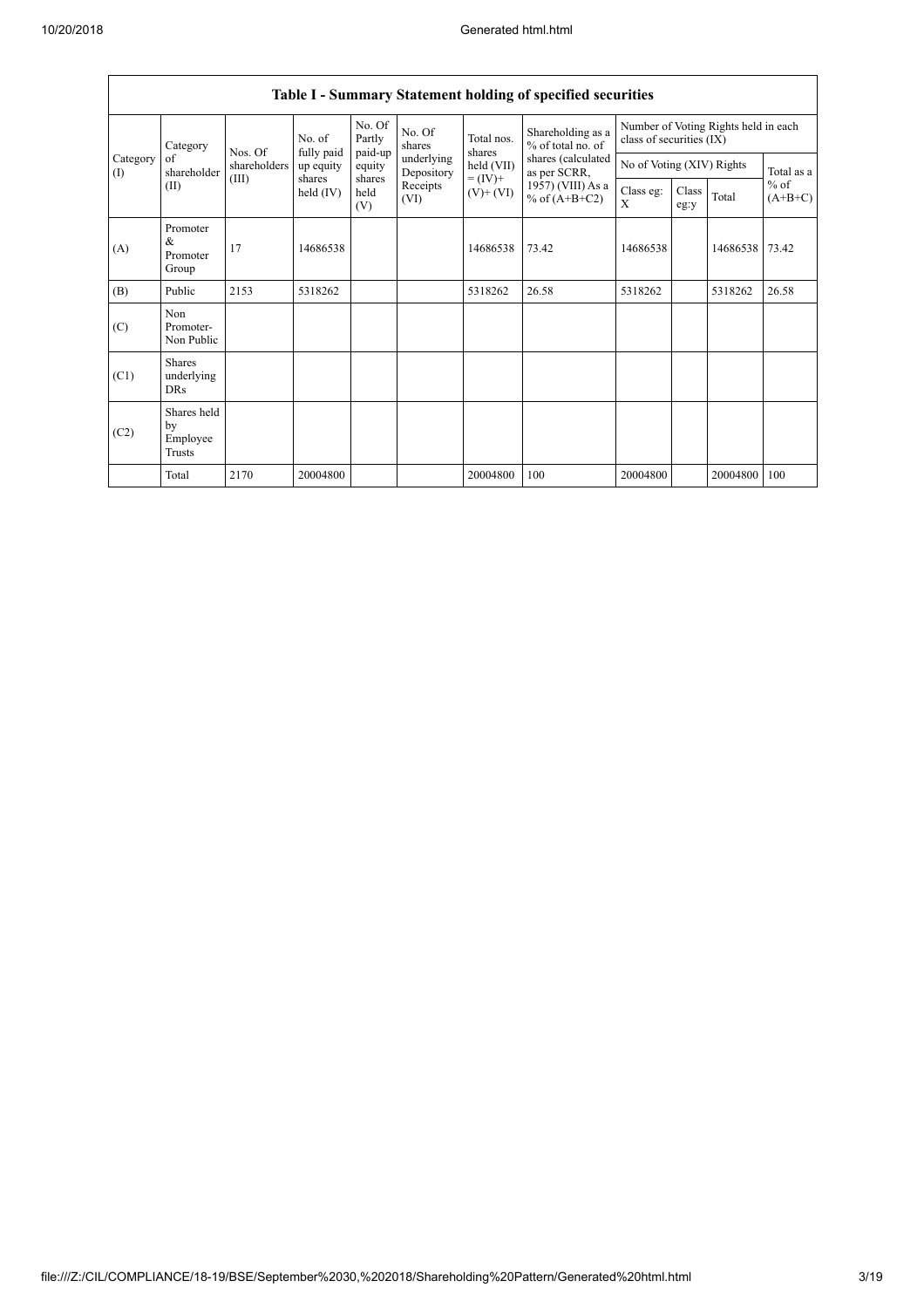|                            |                                                |                                                                                                                                                                                                                                         |         |                                                           | Table I - Summary Statement holding of specified securities                               |                                                         |                                                                        |  |                                                                         |          |
|----------------------------|------------------------------------------------|-----------------------------------------------------------------------------------------------------------------------------------------------------------------------------------------------------------------------------------------|---------|-----------------------------------------------------------|-------------------------------------------------------------------------------------------|---------------------------------------------------------|------------------------------------------------------------------------|--|-------------------------------------------------------------------------|----------|
| Category                   | Category<br>of                                 | No. Of<br>No. of<br>Shares<br><b>Shares</b><br>Underlying<br>Underlying                                                                                                                                                                 |         | No. Of Shares<br>Underlying<br>Outstanding<br>convertible | Shareholding, as a<br>% assuming full<br>conversion of<br>convertible<br>securities (as a | Number of<br>Locked in shares<br>(XII)                  | Number of<br>Shares<br>pledged or<br>otherwise<br>encumbered<br>(XIII) |  | Number of<br>equity shares<br>held in<br>dematerialized<br>form $(XIV)$ |          |
| $\left( \mathrm{I}\right)$ | shareholder<br>(II)                            | Outstanding<br>securities and<br>Outstanding<br>percentage of<br>convertible<br>Warrants<br>diluted share<br>No. Of<br>securities<br>capital) $(XI)$ =<br>$(X_i)$<br>Warrants (Xi)<br>(X)<br>$(VII)+(X)$ As a % of<br>(a)<br>$(A+B+C2)$ | No. (a) | As a<br>$%$ of<br>total<br><b>Shares</b><br>held<br>(b)   | No.<br>(a)                                                                                | As a<br>$%$ of<br>total<br><b>Shares</b><br>held<br>(b) |                                                                        |  |                                                                         |          |
| (A)                        | Promoter<br>$\&$<br>Promoter<br>Group          |                                                                                                                                                                                                                                         |         |                                                           | 73.42                                                                                     | 4162400                                                 | 28.34                                                                  |  |                                                                         | 14686538 |
| (B)                        | Public                                         |                                                                                                                                                                                                                                         |         |                                                           | 26.58                                                                                     |                                                         |                                                                        |  |                                                                         | 5244160  |
| (C)                        | Non<br>Promoter-<br>Non Public                 |                                                                                                                                                                                                                                         |         |                                                           |                                                                                           |                                                         |                                                                        |  |                                                                         |          |
| (C1)                       | <b>Shares</b><br>underlying<br><b>DRs</b>      |                                                                                                                                                                                                                                         |         |                                                           |                                                                                           |                                                         |                                                                        |  |                                                                         |          |
| (C2)                       | Shares held<br>by<br>Employee<br><b>Trusts</b> |                                                                                                                                                                                                                                         |         |                                                           |                                                                                           |                                                         |                                                                        |  |                                                                         |          |
|                            | Total                                          |                                                                                                                                                                                                                                         |         |                                                           | 100                                                                                       | 4162400                                                 | 20.81                                                                  |  |                                                                         | 19930698 |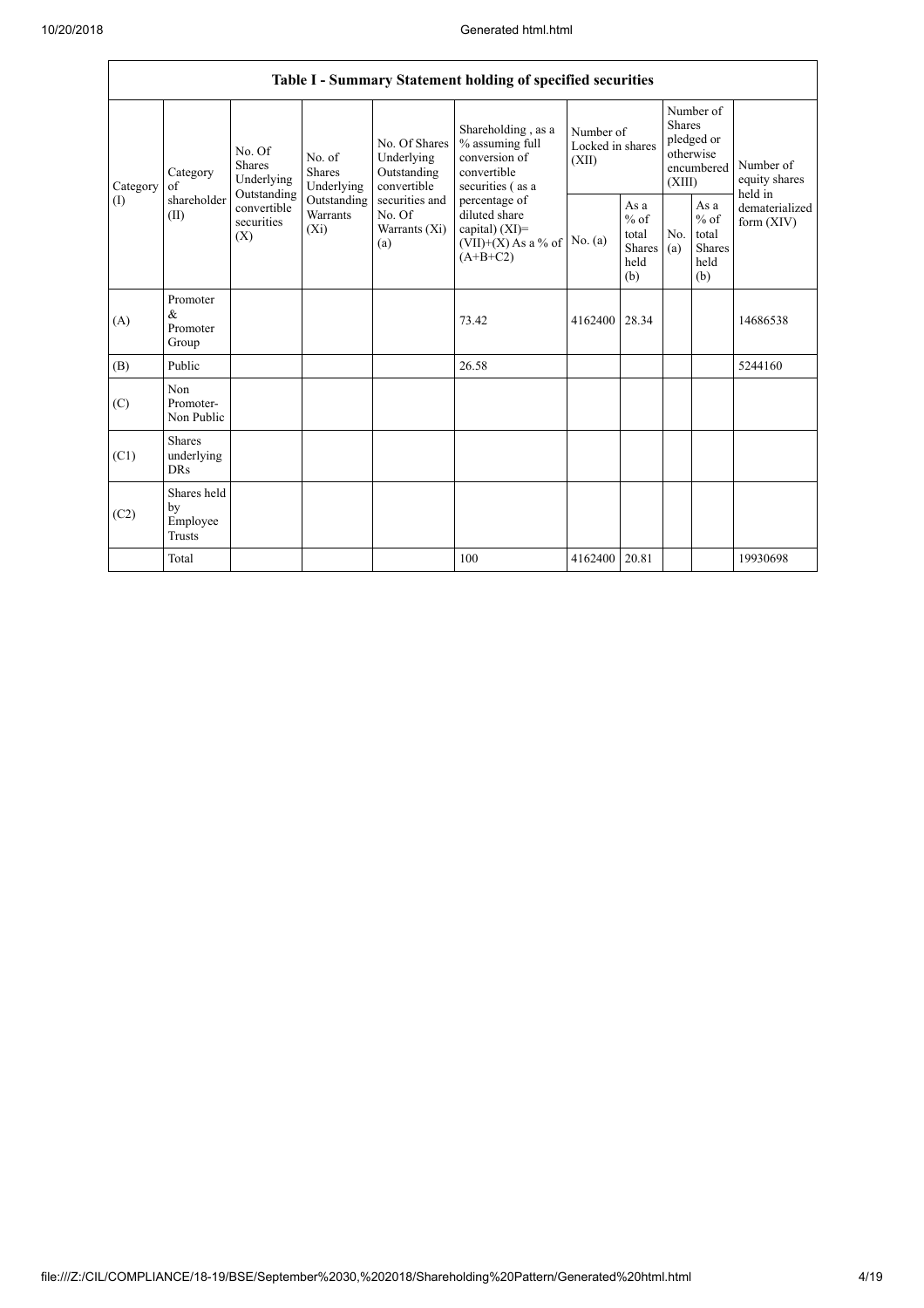$\overline{1}$ 

|                                                                                                | Table II - Statement showing shareholding pattern of the Promoter and Promoter Group                                |                         |                                   |                                 |                                    |                             |                                                      |                           |               |                                      |                           |  |  |
|------------------------------------------------------------------------------------------------|---------------------------------------------------------------------------------------------------------------------|-------------------------|-----------------------------------|---------------------------------|------------------------------------|-----------------------------|------------------------------------------------------|---------------------------|---------------|--------------------------------------|---------------------------|--|--|
|                                                                                                |                                                                                                                     |                         |                                   | No.<br><b>Of</b>                | No. Of                             | Total nos.                  | Shareholding<br>as a % of                            | class of securities (IX)  |               | Number of Voting Rights held in each |                           |  |  |
| Sr.                                                                                            | Category $\&$<br>Name of the                                                                                        | Nos. Of<br>shareholders | No. of<br>fully paid<br>up equity | Partly<br>paid-<br>up           | shares<br>underlying<br>Depository | shares<br>held<br>$(VII) =$ | total no. of<br>shares<br>(calculated as             | No of Voting (XIV) Rights |               |                                      | Total<br>as a $%$<br>of   |  |  |
|                                                                                                | Shareholders (I)                                                                                                    | (III)                   | shares<br>held $(IV)$             | equity<br>shares<br>held<br>(V) | Receipts<br>(VI)                   | $(IV)$ +<br>$(V)+(VI)$      | per SCRR,<br>1957) (VIII)<br>As a % of<br>$(A+B+C2)$ | Class eg:<br>X            | Class<br>eg:y | Total                                | Total<br>Voting<br>rights |  |  |
| A                                                                                              | Table II - Statement showing shareholding pattern of the Promoter and Promoter Group                                |                         |                                   |                                 |                                    |                             |                                                      |                           |               |                                      |                           |  |  |
| (1)                                                                                            | Indian                                                                                                              |                         |                                   |                                 |                                    |                             |                                                      |                           |               |                                      |                           |  |  |
| (a)                                                                                            | Individuals/Hindu<br>undivided Family                                                                               | 16                      | 14300011                          |                                 |                                    | 14300011                    | 71.48                                                | 14300011                  |               | 14300011                             | 71.48                     |  |  |
| (d)                                                                                            | Any Other<br>(specify)                                                                                              | $\mathbf{1}$            | 386527                            |                                 |                                    | 386527                      | 1.93                                                 | 386527                    |               | 386527                               | 1.93                      |  |  |
| Sub-Total<br>(A)(1)                                                                            |                                                                                                                     | 17                      | 14686538                          |                                 |                                    | 14686538                    | 73.42                                                | 14686538                  |               | 14686538                             | 73.42                     |  |  |
| (2)                                                                                            | Foreign                                                                                                             |                         |                                   |                                 |                                    |                             |                                                      |                           |               |                                      |                           |  |  |
| Total<br>Shareholding<br>of Promoter<br>and<br>Promoter<br>Group $(A)=$<br>$(A)(1)+(A)$<br>(2) |                                                                                                                     | 17                      | 14686538                          |                                 |                                    | 14686538                    | 73.42                                                | 14686538                  |               | 14686538                             | 73.42                     |  |  |
| $\, {\bf B}$                                                                                   | Table III - Statement showing shareholding pattern of the Public shareholder                                        |                         |                                   |                                 |                                    |                             |                                                      |                           |               |                                      |                           |  |  |
| (1)                                                                                            | Institutions                                                                                                        |                         |                                   |                                 |                                    |                             |                                                      |                           |               |                                      |                           |  |  |
| (3)                                                                                            | Non-institutions                                                                                                    |                         |                                   |                                 |                                    |                             |                                                      |                           |               |                                      |                           |  |  |
| (a(i))                                                                                         | Individuals -<br>i.Individual<br>shareholders<br>holding nominal<br>share capital up<br>to Rs. 2 lakhs.             | 1952                    | 1172941                           |                                 |                                    | 1172941                     | 5.86                                                 | 1172941                   |               | 1172941                              | 5.86                      |  |  |
| (a(ii))                                                                                        | Individuals - ii.<br>Individual<br>shareholders<br>holding nominal<br>share capital in<br>excess of Rs. 2<br>lakhs. | 16                      | 819819                            |                                 |                                    | 819819                      | 4.1                                                  | 819819                    |               | 819819                               | 4.1                       |  |  |
| (b)                                                                                            | NBFCs registered<br>with RBI                                                                                        | $\mathbf{1}$            | 651                               |                                 |                                    | 651                         | $\mathbf{0}$                                         | 651                       |               | 651                                  | $\mathbf{0}$              |  |  |
| (e)                                                                                            | Any Other<br>(specify)                                                                                              | 184                     | 3324851                           |                                 |                                    | 3324851                     | 16.62                                                | 3324851                   |               | 3324851                              | 16.62                     |  |  |
| Sub-Total<br>(B)(3)                                                                            |                                                                                                                     | 2153                    | 5318262                           |                                 |                                    | 5318262                     | 26.58                                                | 5318262                   |               | 5318262                              | 26.58                     |  |  |
| <b>Total Public</b><br>Shareholding<br>$(B)=(B)(1)+$<br>$(B)(2)+(B)$<br>(3)                    |                                                                                                                     | 2153                    | 5318262                           |                                 |                                    | 5318262                     | 26.58                                                | 5318262                   |               | 5318262                              | 26.58                     |  |  |
| $\mathbf C$                                                                                    | Table IV - Statement showing shareholding pattern of the Non Promoter- Non Public shareholder                       |                         |                                   |                                 |                                    |                             |                                                      |                           |               |                                      |                           |  |  |
| Total (<br>$A+B+C2$ )                                                                          |                                                                                                                     | 2170                    | 20004800                          |                                 |                                    | 20004800                    | 100                                                  | 20004800                  |               | 20004800                             | 100                       |  |  |
| Total<br>$(A+B+C)$                                                                             |                                                                                                                     | 2170                    | 20004800                          |                                 |                                    | 20004800                    | 100                                                  | 20004800                  |               | 20004800                             | 100                       |  |  |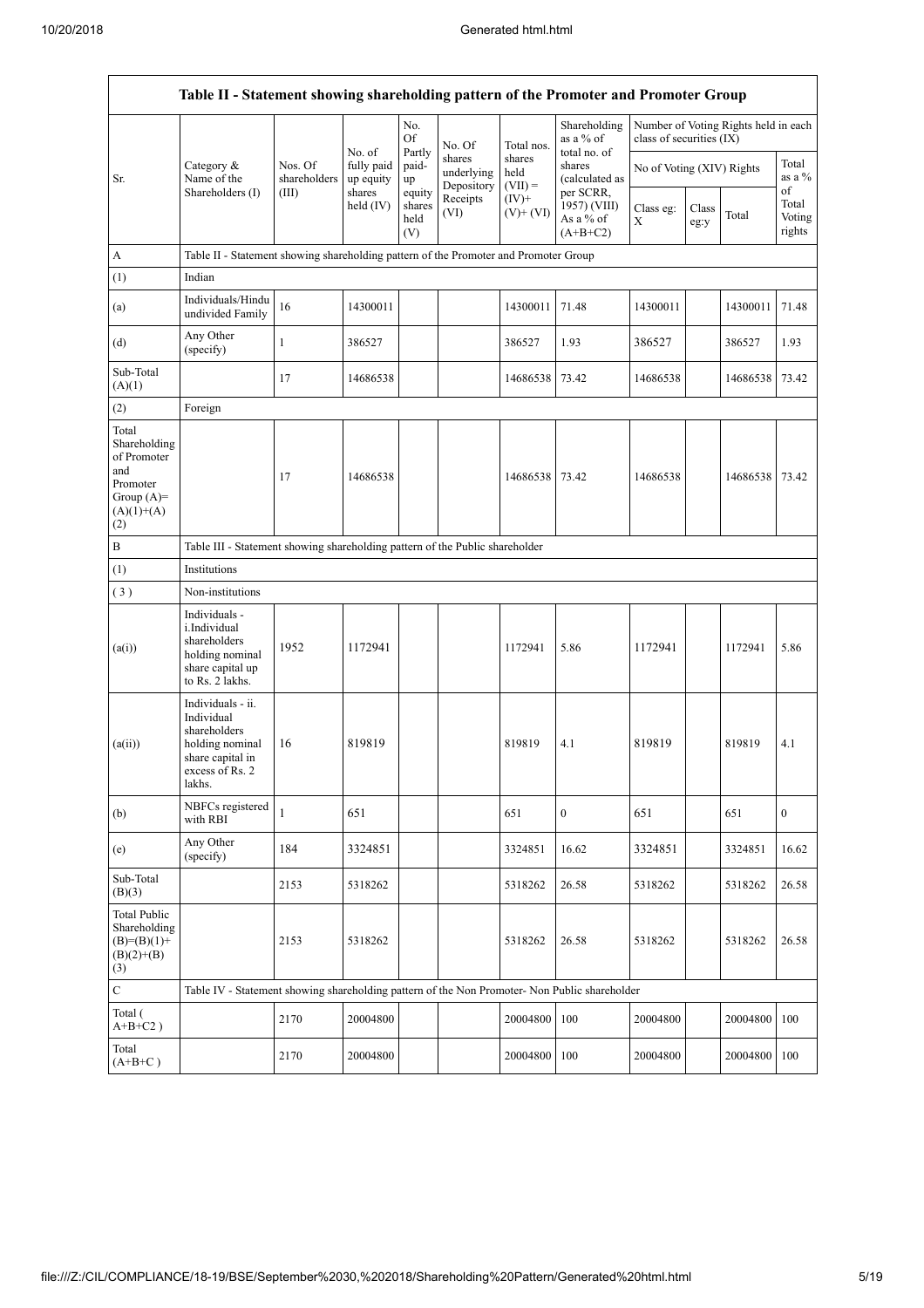| Table II - Statement showing shareholding pattern of the Promoter and Promoter Group    |                                                                                               |                                       |                                                           |                                                                                                               |                                        |                                                         |                                                                               |                                                         |                                       |  |  |
|-----------------------------------------------------------------------------------------|-----------------------------------------------------------------------------------------------|---------------------------------------|-----------------------------------------------------------|---------------------------------------------------------------------------------------------------------------|----------------------------------------|---------------------------------------------------------|-------------------------------------------------------------------------------|---------------------------------------------------------|---------------------------------------|--|--|
|                                                                                         | No. Of<br><b>Shares</b><br>Underlying<br>Outstanding                                          | No. of<br><b>Shares</b><br>Underlying | No. Of Shares<br>Underlying<br>Outstanding<br>convertible | Shareholding, as a %<br>assuming full conversion<br>of convertible securities (<br>as a percentage of diluted | Number of<br>Locked in shares<br>(XII) |                                                         | Number of<br><b>Shares</b><br>pledged or<br>otherwise<br>encumbered<br>(XIII) |                                                         | Number of<br>equity shares<br>held in |  |  |
| Sr.                                                                                     | convertible<br>securities<br>(X)                                                              | Outstanding<br>Warrants<br>$(X_i)$    | securities and<br>No. Of Warrants<br>$(Xi)$ (a)           | share capital) $(XI)$ =<br>$(VII)+(X)$ As a % of<br>$(A+B+C2)$                                                | No. (a)                                | As a<br>$%$ of<br>total<br><b>Shares</b><br>held<br>(b) | No.<br>(a)                                                                    | As a<br>$%$ of<br>total<br><b>Shares</b><br>held<br>(b) | dematerialized<br>form $(XIV)$        |  |  |
| $\mathbf{A}$                                                                            |                                                                                               |                                       |                                                           | Table II - Statement showing shareholding pattern of the Promoter and Promoter Group                          |                                        |                                                         |                                                                               |                                                         |                                       |  |  |
| (1)                                                                                     | Indian                                                                                        |                                       |                                                           |                                                                                                               |                                        |                                                         |                                                                               |                                                         |                                       |  |  |
| (a)                                                                                     |                                                                                               |                                       |                                                           | 71.48                                                                                                         | 4162400                                | 29.11                                                   |                                                                               |                                                         | 14300011                              |  |  |
| (d)                                                                                     |                                                                                               |                                       |                                                           | 1.93                                                                                                          | $\boldsymbol{0}$                       | $\boldsymbol{0}$                                        |                                                                               |                                                         | 386527                                |  |  |
| Sub-Total (A)<br>(1)                                                                    |                                                                                               |                                       |                                                           | 73.42                                                                                                         | 4162400                                | 28.34                                                   |                                                                               |                                                         | 14686538                              |  |  |
| (2)                                                                                     | Foreign                                                                                       |                                       |                                                           |                                                                                                               |                                        |                                                         |                                                                               |                                                         |                                       |  |  |
| Total<br>Shareholding<br>of Promoter<br>and Promoter<br>Group $(A)=$<br>$(A)(1)+(A)(2)$ |                                                                                               |                                       |                                                           | 73.42                                                                                                         | 4162400                                | 28.34                                                   |                                                                               |                                                         | 14686538                              |  |  |
| $\, {\bf B}$                                                                            |                                                                                               |                                       |                                                           | Table III - Statement showing shareholding pattern of the Public shareholder                                  |                                        |                                                         |                                                                               |                                                         |                                       |  |  |
| (1)                                                                                     | Institutions                                                                                  |                                       |                                                           |                                                                                                               |                                        |                                                         |                                                                               |                                                         |                                       |  |  |
| (3)                                                                                     | Non-institutions                                                                              |                                       |                                                           |                                                                                                               |                                        |                                                         |                                                                               |                                                         |                                       |  |  |
| (a(i))                                                                                  |                                                                                               |                                       |                                                           | 5.86                                                                                                          |                                        |                                                         |                                                                               |                                                         | 1100839                               |  |  |
| (a(ii))                                                                                 |                                                                                               |                                       |                                                           | 4.1                                                                                                           |                                        |                                                         |                                                                               |                                                         | 819819                                |  |  |
| (b)                                                                                     |                                                                                               |                                       |                                                           | $\overline{0}$                                                                                                |                                        |                                                         |                                                                               |                                                         | 651                                   |  |  |
| (e)                                                                                     |                                                                                               |                                       |                                                           | 16.62                                                                                                         |                                        |                                                         |                                                                               |                                                         | 3322851                               |  |  |
| Sub-Total (B)<br>(3)                                                                    |                                                                                               |                                       |                                                           | 26.58                                                                                                         |                                        |                                                         |                                                                               |                                                         | 5244160                               |  |  |
| <b>Total Public</b><br>Shareholding<br>$(B)=(B)(1)+$<br>$(B)(2)+(B)(3)$                 |                                                                                               |                                       |                                                           | 26.58                                                                                                         |                                        |                                                         |                                                                               |                                                         | 5244160                               |  |  |
| $\mathbf C$                                                                             | Table IV - Statement showing shareholding pattern of the Non Promoter- Non Public shareholder |                                       |                                                           |                                                                                                               |                                        |                                                         |                                                                               |                                                         |                                       |  |  |
| Total (<br>$A+B+C2$ )                                                                   |                                                                                               |                                       |                                                           | 100                                                                                                           | 4162400                                | 20.81                                                   |                                                                               |                                                         | 19930698                              |  |  |
| Total<br>$(A+B+C)$                                                                      |                                                                                               |                                       |                                                           | 100                                                                                                           | 4162400                                | 20.81                                                   |                                                                               |                                                         | 19930698                              |  |  |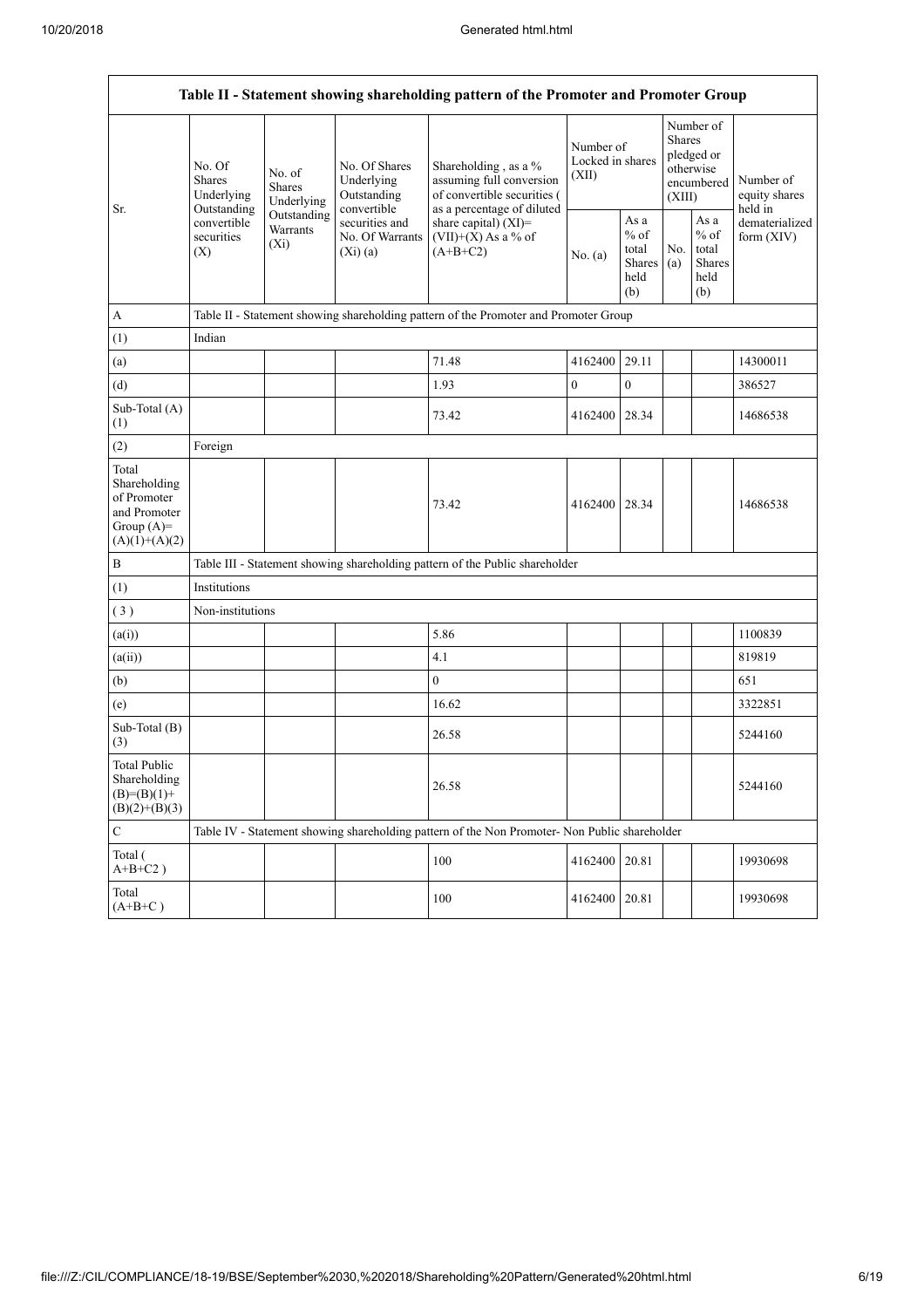|                                                                                                                                                                                             | Individuals/Hindu undivided Family |                |                         |                         |                  |                        |                  |  |  |  |  |
|---------------------------------------------------------------------------------------------------------------------------------------------------------------------------------------------|------------------------------------|----------------|-------------------------|-------------------------|------------------|------------------------|------------------|--|--|--|--|
| Searial No.                                                                                                                                                                                 | $\mathbf{1}$                       | $\overline{2}$ | 3                       | $\overline{4}$          | 5                | 6                      | $\tau$           |  |  |  |  |
| Name of the<br>Shareholders (I)                                                                                                                                                             | Kamal<br>Poddar                    | Arun Poddar    | Vinita Sunil<br>Patodia | Archana Anil<br>Patodia | Sonu Poddar      | Sunil Kumar<br>Patodia | Anil C Patodia   |  |  |  |  |
| PAN $(II)$                                                                                                                                                                                  | AJNPP5353K                         | ANHPP9477G     | ADTPP7048M              | AGZPP2397L              | AGIPC0029R       | AAXPP0203B             | AFMPP7771G       |  |  |  |  |
| No. of fully paid<br>up equity shares<br>held (IV)                                                                                                                                          | 2500011                            | 2100000        | 1575000                 | 1575000                 | 1250000          | 1100000                | 1100000          |  |  |  |  |
| No. Of Partly paid-<br>up equity shares<br>held $(V)$                                                                                                                                       |                                    |                |                         |                         |                  |                        |                  |  |  |  |  |
| No. Of shares<br>underlying<br>Depository<br>Receipts (VI)                                                                                                                                  |                                    |                |                         |                         |                  |                        |                  |  |  |  |  |
| Total nos. shares<br>held $(VII) = (IV) +$<br>$(V)+(VI)$                                                                                                                                    | 2500011                            | 2100000        | 1575000                 | 1575000                 | 1250000          | 1100000                | 1100000          |  |  |  |  |
| Shareholding as a<br>% of total no. of<br>shares (calculated<br>as per SCRR,<br>1957) (VIII) As a<br>% of $(A+B+C2)$                                                                        | 12.5                               | 10.5           | 7.87                    | 7.87                    | 6.25             | 5.5                    | 5.5              |  |  |  |  |
| Number of Voting Rights held in each class of securities (IX)                                                                                                                               |                                    |                |                         |                         |                  |                        |                  |  |  |  |  |
| Class eg:X                                                                                                                                                                                  | 2500011                            | 2100000        | 1575000                 | 1575000                 | 1250000          | 1100000                | 1100000          |  |  |  |  |
| Class eg:y                                                                                                                                                                                  |                                    |                |                         |                         |                  |                        |                  |  |  |  |  |
| Total                                                                                                                                                                                       | 2500011                            | 2100000        | 1575000                 | 1575000                 | 1250000          | 1100000                | 1100000          |  |  |  |  |
| Total as a % of<br><b>Total Voting rights</b>                                                                                                                                               | 12.5                               | 10.5           | 7.87                    | 7.87                    | 6.25             | 5.5                    | 5.5              |  |  |  |  |
| No. Of Shares<br>Underlying<br>Outstanding<br>convertible<br>securities $(X)$                                                                                                               |                                    |                |                         |                         |                  |                        |                  |  |  |  |  |
| No. of Shares<br>Underlying<br>Outstanding<br>Warrants (Xi)                                                                                                                                 |                                    |                |                         |                         |                  |                        |                  |  |  |  |  |
| No. Of Shares<br>Underlying<br>Outstanding<br>convertible<br>securities and No.<br>Of Warrants (Xi)<br>(a)                                                                                  |                                    |                |                         |                         |                  |                        |                  |  |  |  |  |
| Shareholding, as a<br>% assuming full<br>conversion of<br>convertible<br>securities (as a<br>percentage of<br>diluted share<br>capital) $(XI)$ =<br>$(VII)+(Xi)(a)$ As a<br>% of $(A+B+C2)$ | 12.5                               | 10.5           | 7.87                    | 7.87                    | 6.25             | 5.5                    | 5.5              |  |  |  |  |
| Number of Locked in shares (XII)                                                                                                                                                            |                                    |                |                         |                         |                  |                        |                  |  |  |  |  |
| No. (a)                                                                                                                                                                                     | 1612400                            | 1900000        | $\boldsymbol{0}$        | $\boldsymbol{0}$        | $\boldsymbol{0}$ | $\boldsymbol{0}$       | $\boldsymbol{0}$ |  |  |  |  |
| As a % of total<br>Shares held (b)                                                                                                                                                          | 64.5                               | 90.48          | $\mathbf{0}$            | $\mathbf{0}$            | $\mathbf{0}$     | $\mathbf{0}$           | $\overline{0}$   |  |  |  |  |
| Number of Shares pledged or otherwise encumbered (XIII)                                                                                                                                     |                                    |                |                         |                         |                  |                        |                  |  |  |  |  |
| No. $(a)$                                                                                                                                                                                   |                                    |                |                         |                         |                  |                        |                  |  |  |  |  |
| As a % of total<br>Shares held (b)                                                                                                                                                          |                                    |                |                         |                         |                  |                        |                  |  |  |  |  |
| Number of equity<br>shares held in<br>dematerialized<br>form $(XIV)$                                                                                                                        | 2500011                            | 2100000        | 1575000                 | 1575000                 | 1250000          | 1100000                | 1100000          |  |  |  |  |
| Reason for not providing PAN                                                                                                                                                                |                                    |                |                         |                         |                  |                        |                  |  |  |  |  |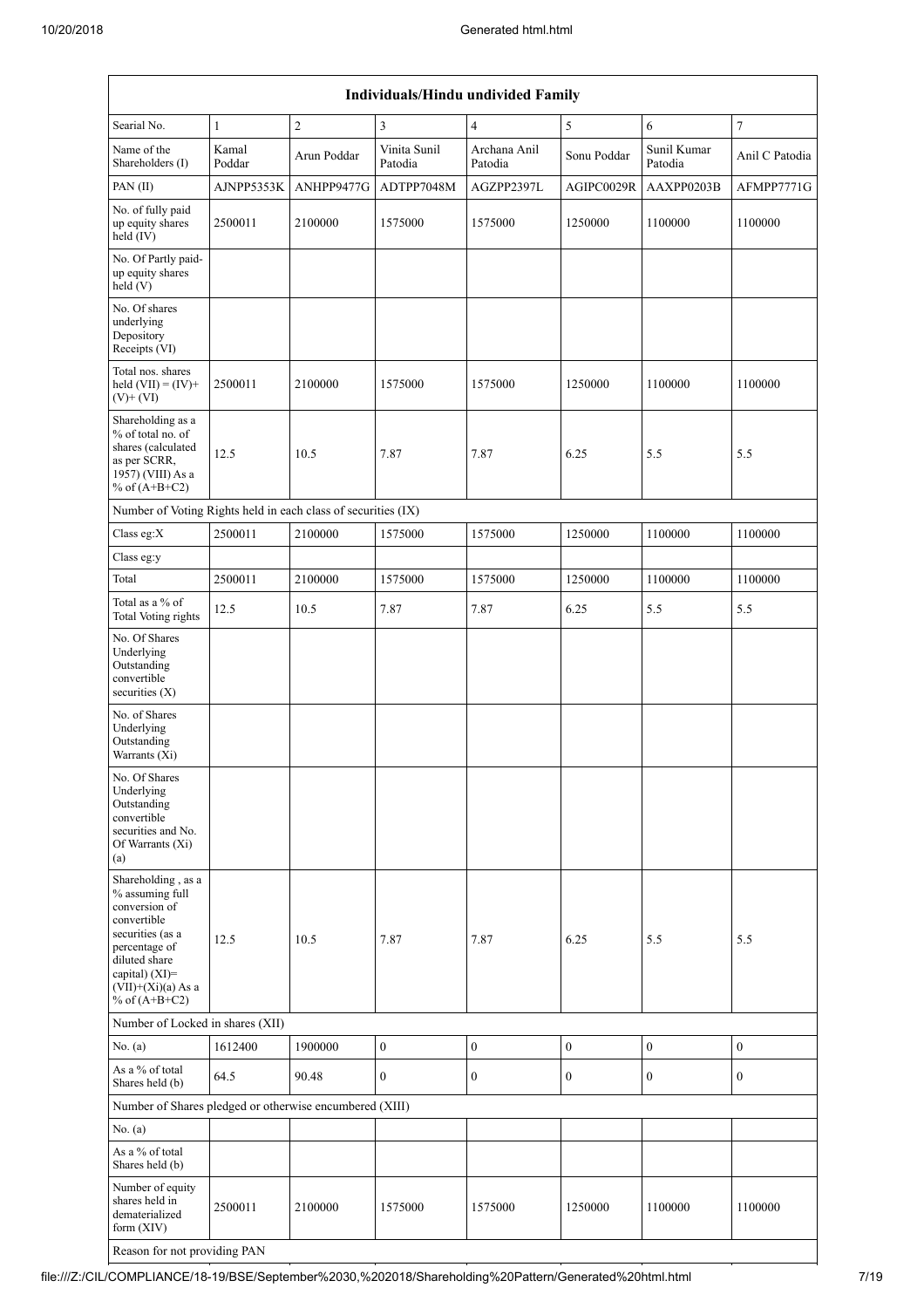| Reason for not<br>providing PAN |  |  |  |  |
|---------------------------------|--|--|--|--|
| Shareholder type                |  |  |  |  |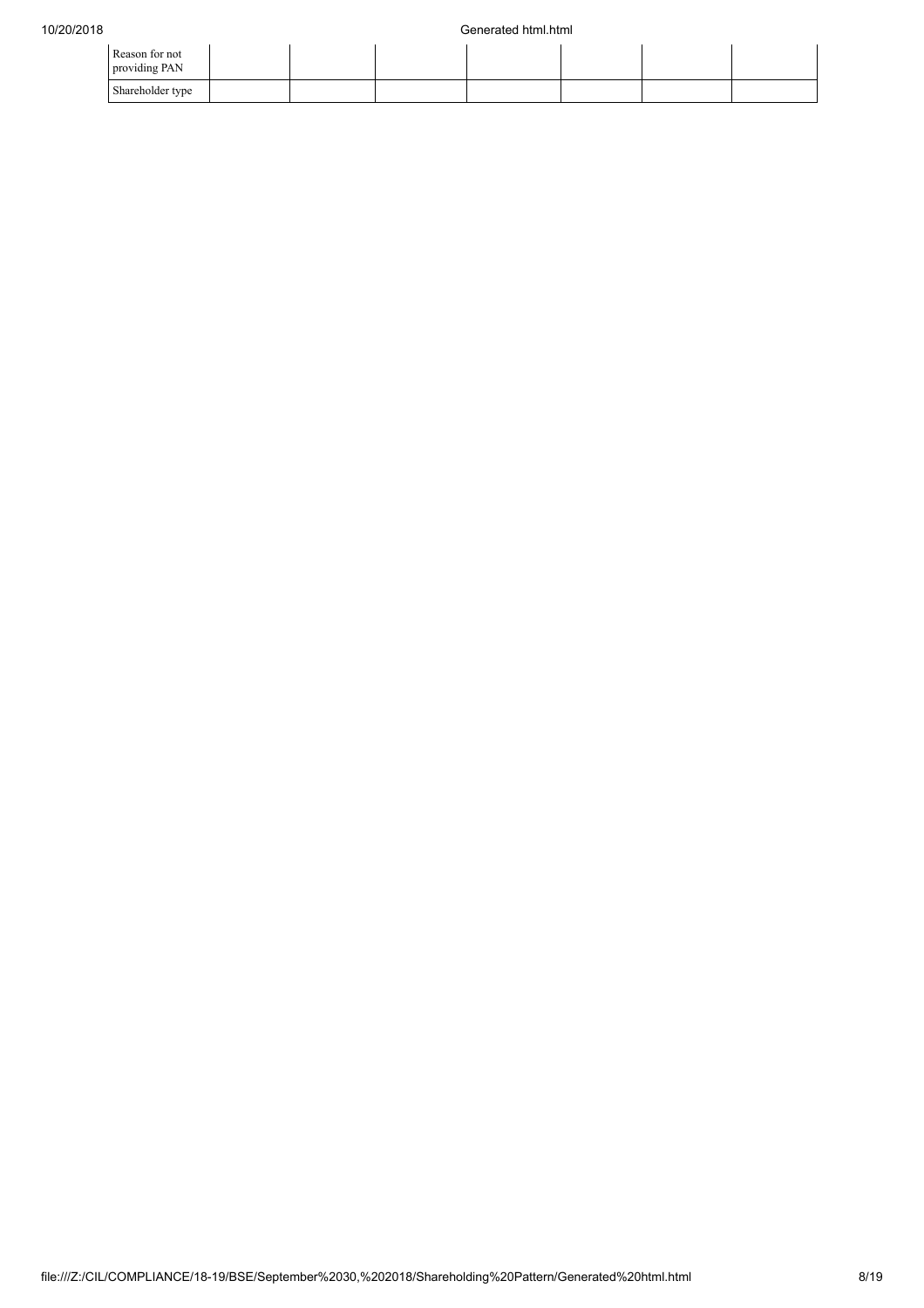| Individuals/Hindu undivided Family                                                                                                                                                          |                         |                        |                              |                               |                        |                   |                         |  |  |  |  |
|---------------------------------------------------------------------------------------------------------------------------------------------------------------------------------------------|-------------------------|------------------------|------------------------------|-------------------------------|------------------------|-------------------|-------------------------|--|--|--|--|
| Searial No.                                                                                                                                                                                 | 8                       | 9                      | 10                           | 11                            | 12                     | 13                | 14                      |  |  |  |  |
| Name of the<br>Shareholders (I)                                                                                                                                                             | Hemlata<br>Kamal Poddar | Aayush Anil<br>Patodia | Anil Chothmal<br>Patodia HUF | Sunil Chothmal<br>Patodia HUF | Aastha Anil<br>Patodia | Shreya<br>Patodia | Suyash Sunil<br>Patodia |  |  |  |  |
| PAN(II)                                                                                                                                                                                     | AMJPP9451H              | CNXPP1381D             | AAAHA4542B                   | AAAHS9276C                    | CYRPP9441H             | BSHPP9169F        | CNXPP1439A              |  |  |  |  |
| No. of fully paid<br>up equity shares<br>held (IV)                                                                                                                                          | 850000                  | 300000                 | 300000                       | 300000                        | 300000                 | 300000            | 300000                  |  |  |  |  |
| No. Of Partly paid-<br>up equity shares<br>held (V)                                                                                                                                         |                         |                        |                              |                               |                        |                   |                         |  |  |  |  |
| No. Of shares<br>underlying<br>Depository<br>Receipts (VI)                                                                                                                                  |                         |                        |                              |                               |                        |                   |                         |  |  |  |  |
| Total nos. shares<br>held $(VII) = (IV) +$<br>$(V)$ + $(VI)$                                                                                                                                | 850000                  | 300000                 | 300000                       | 300000                        | 300000                 | 300000            | 300000                  |  |  |  |  |
| Shareholding as a<br>% of total no. of<br>shares (calculated<br>as per SCRR,<br>1957) (VIII) As a<br>% of $(A+B+C2)$                                                                        | 4.25                    | 1.5                    | 1.5                          | 1.5                           | 1.5                    | 1.5               | 1.5                     |  |  |  |  |
| Number of Voting Rights held in each class of securities (IX)                                                                                                                               |                         |                        |                              |                               |                        |                   |                         |  |  |  |  |
| Class eg:X                                                                                                                                                                                  | 850000                  | 300000                 | 300000                       | 300000                        | 300000                 | 300000            | 300000                  |  |  |  |  |
| Class eg:y                                                                                                                                                                                  |                         |                        |                              |                               |                        |                   |                         |  |  |  |  |
| Total                                                                                                                                                                                       | 850000                  | 300000                 | 300000                       | 300000                        | 300000                 | 300000            | 300000                  |  |  |  |  |
| Total as a % of<br><b>Total Voting rights</b>                                                                                                                                               | 4.25                    | 1.5                    | 1.5                          | 1.5                           | 1.5                    | 1.5               | 1.5                     |  |  |  |  |
| No. Of Shares<br>Underlying<br>Outstanding<br>convertible<br>securities $(X)$                                                                                                               |                         |                        |                              |                               |                        |                   |                         |  |  |  |  |
| No. of Shares<br>Underlying<br>Outstanding<br>Warrants (Xi)                                                                                                                                 |                         |                        |                              |                               |                        |                   |                         |  |  |  |  |
| No. Of Shares<br>Underlying<br>Outstanding<br>convertible<br>securities and No.<br>Of Warrants (Xi)<br>(a)                                                                                  |                         |                        |                              |                               |                        |                   |                         |  |  |  |  |
| Shareholding, as a<br>% assuming full<br>conversion of<br>convertible<br>securities (as a<br>percentage of<br>diluted share<br>capital) $(XI)$ =<br>$(VII)+(Xi)(a)$ As a<br>% of $(A+B+C2)$ | 4.25                    | 1.5                    | 1.5                          | 1.5                           | 1.5                    | 1.5               | 1.5                     |  |  |  |  |
| Number of Locked in shares (XII)                                                                                                                                                            |                         |                        |                              |                               |                        |                   |                         |  |  |  |  |
| No. (a)                                                                                                                                                                                     | 650000                  | $\boldsymbol{0}$       | $\boldsymbol{0}$             | $\boldsymbol{0}$              | $\boldsymbol{0}$       | $\boldsymbol{0}$  | $\boldsymbol{0}$        |  |  |  |  |
| As a % of total<br>Shares held (b)                                                                                                                                                          | 76.47                   | $\overline{0}$         | $\overline{0}$               | $\mathbf{0}$                  | $\mathbf{0}$           | $\overline{0}$    | $\mathbf{0}$            |  |  |  |  |
| Number of Shares pledged or otherwise encumbered (XIII)                                                                                                                                     |                         |                        |                              |                               |                        |                   |                         |  |  |  |  |
| No. $(a)$                                                                                                                                                                                   |                         |                        |                              |                               |                        |                   |                         |  |  |  |  |
| As a % of total<br>Shares held (b)                                                                                                                                                          |                         |                        |                              |                               |                        |                   |                         |  |  |  |  |
| Number of equity<br>shares held in<br>dematerialized<br>form $(XIV)$                                                                                                                        | 850000                  | 300000                 | 300000                       | 300000                        | 300000                 | 300000            | 300000                  |  |  |  |  |

Reason for not providing PAN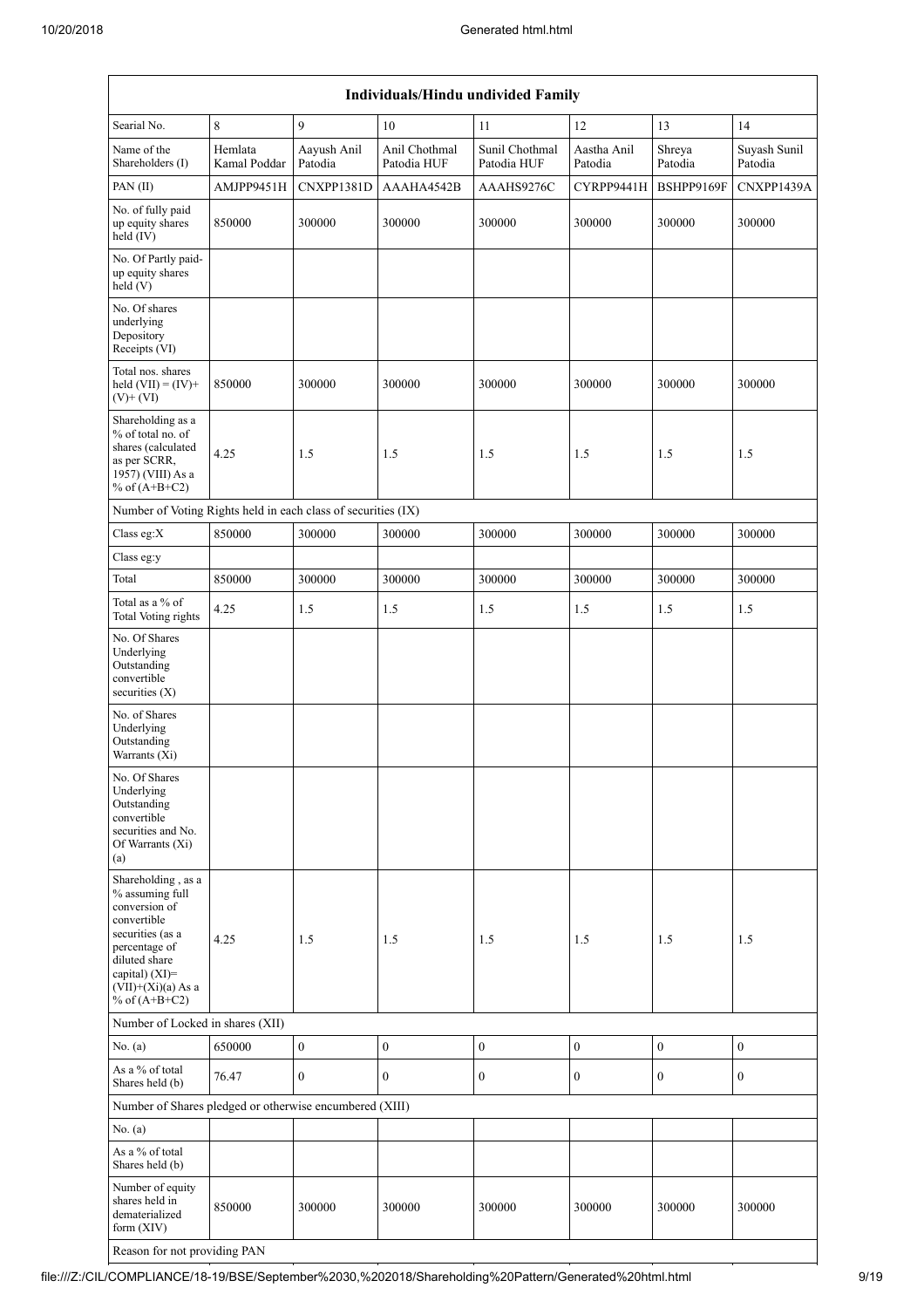| Reason for not<br>providing PAN |  |  |  |  |
|---------------------------------|--|--|--|--|
| Shareholder type                |  |  |  |  |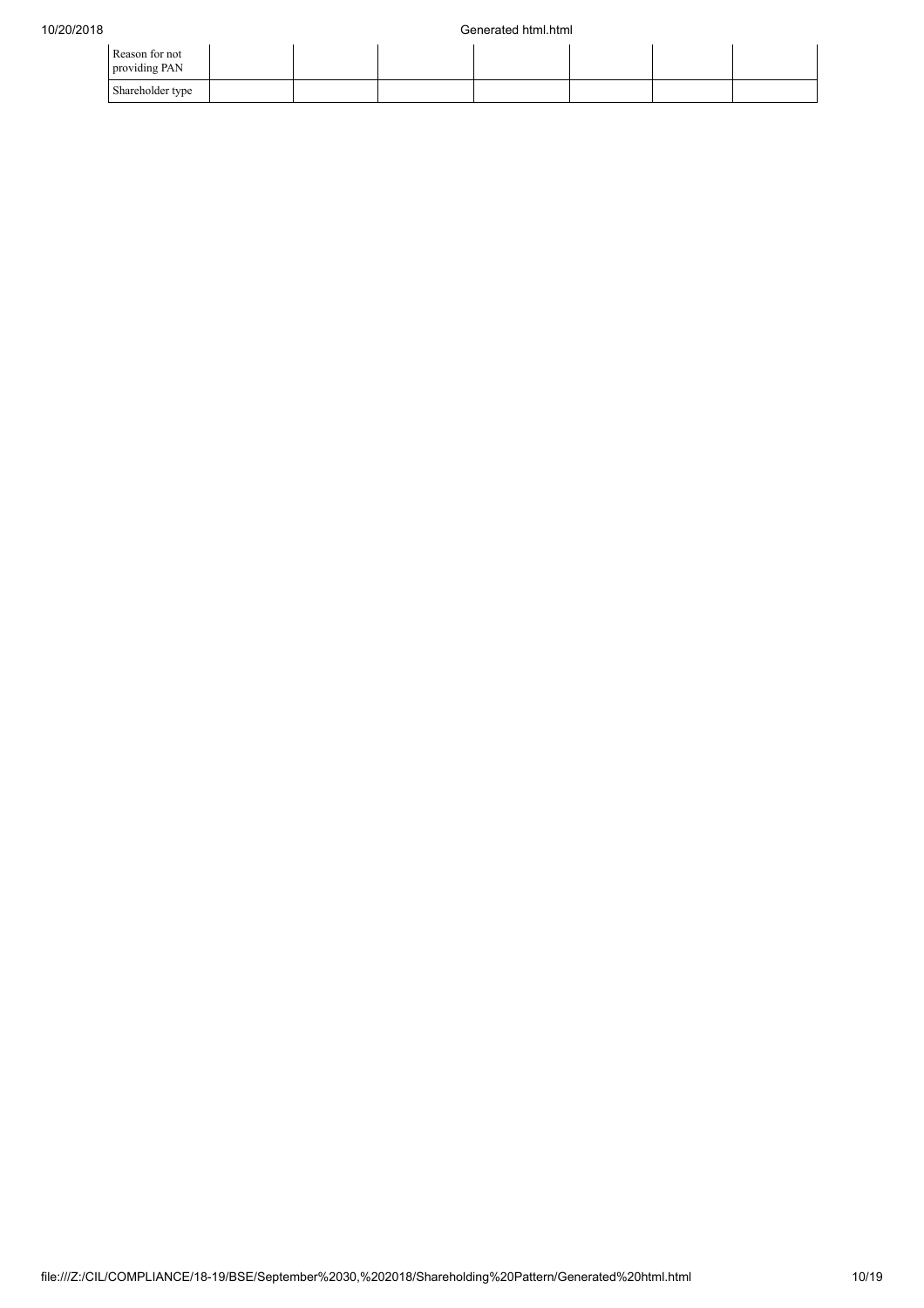| Individuals/Hindu undivided Family                                                                                                                                                       |                                                               |                       |                       |  |  |  |  |  |  |  |
|------------------------------------------------------------------------------------------------------------------------------------------------------------------------------------------|---------------------------------------------------------------|-----------------------|-----------------------|--|--|--|--|--|--|--|
| Searial No.                                                                                                                                                                              | 15                                                            | 16                    |                       |  |  |  |  |  |  |  |
| Name of the<br>Shareholders (I)                                                                                                                                                          | Kamal Poddar HUF                                              | Arun Kumar Poddar HUF | Click here to go back |  |  |  |  |  |  |  |
| PAN(II)                                                                                                                                                                                  | AAHHK1927M                                                    | AAMHA1752K            | Total                 |  |  |  |  |  |  |  |
| No. of fully paid<br>up equity shares<br>$\text{held} (IV)$                                                                                                                              | 225000                                                        | 225000                | 14300011              |  |  |  |  |  |  |  |
| No. Of Partly paid-<br>up equity shares<br>held (V)                                                                                                                                      |                                                               |                       |                       |  |  |  |  |  |  |  |
| No. Of shares<br>underlying<br>Depository<br>Receipts (VI)                                                                                                                               |                                                               |                       |                       |  |  |  |  |  |  |  |
| Total nos. shares<br>held $(VII) = (IV) +$<br>$(V)+(VI)$                                                                                                                                 | 225000                                                        | 225000                | 14300011              |  |  |  |  |  |  |  |
| Shareholding as a<br>% of total no. of<br>shares (calculated<br>as per SCRR,<br>1957) (VIII) As a<br>% of $(A+B+C2)$                                                                     | 1.12                                                          | 1.12                  | 71.48                 |  |  |  |  |  |  |  |
|                                                                                                                                                                                          | Number of Voting Rights held in each class of securities (IX) |                       |                       |  |  |  |  |  |  |  |
| Class eg:X                                                                                                                                                                               | 225000                                                        | 225000                | 14300011              |  |  |  |  |  |  |  |
| Class eg:y                                                                                                                                                                               |                                                               |                       |                       |  |  |  |  |  |  |  |
| Total                                                                                                                                                                                    | 225000                                                        | 225000                | 14300011              |  |  |  |  |  |  |  |
| Total as a % of<br><b>Total Voting rights</b>                                                                                                                                            | 1.12                                                          | 1.12                  | 71.48                 |  |  |  |  |  |  |  |
| No. Of Shares<br>Underlying<br>Outstanding<br>convertible<br>securities (X)                                                                                                              |                                                               |                       |                       |  |  |  |  |  |  |  |
| No. of Shares<br>Underlying<br>Outstanding<br>Warrants (Xi)                                                                                                                              |                                                               |                       |                       |  |  |  |  |  |  |  |
| No. Of Shares<br>Underlying<br>Outstanding<br>convertible<br>securities and No.<br>Of Warrants (Xi)<br>(a)                                                                               |                                                               |                       |                       |  |  |  |  |  |  |  |
| Shareholding, as a<br>% assuming full<br>conversion of<br>convertible<br>securities (as a<br>percentage of<br>diluted share<br>capital) (XI)=<br>$(VII)+(Xi)(a)$ As a<br>% of $(A+B+C2)$ | 1.12                                                          | 1.12                  | 71.48                 |  |  |  |  |  |  |  |
| Number of Locked in shares (XII)                                                                                                                                                         |                                                               |                       |                       |  |  |  |  |  |  |  |
| No. $(a)$                                                                                                                                                                                | $\boldsymbol{0}$                                              | $\boldsymbol{0}$      | 4162400               |  |  |  |  |  |  |  |
| As a % of total<br>Shares held (b)                                                                                                                                                       | $\mathbf{0}$                                                  | $\boldsymbol{0}$      | 29.11                 |  |  |  |  |  |  |  |
|                                                                                                                                                                                          | Number of Shares pledged or otherwise encumbered (XIII)       |                       |                       |  |  |  |  |  |  |  |
| No. (a)                                                                                                                                                                                  |                                                               |                       |                       |  |  |  |  |  |  |  |
| As a % of total<br>Shares held (b)                                                                                                                                                       |                                                               |                       |                       |  |  |  |  |  |  |  |
| Number of equity<br>shares held in<br>dematerialized<br>form (XIV)                                                                                                                       | 225000                                                        | 225000                | 14300011              |  |  |  |  |  |  |  |
| Reason for not providing PAN                                                                                                                                                             |                                                               |                       |                       |  |  |  |  |  |  |  |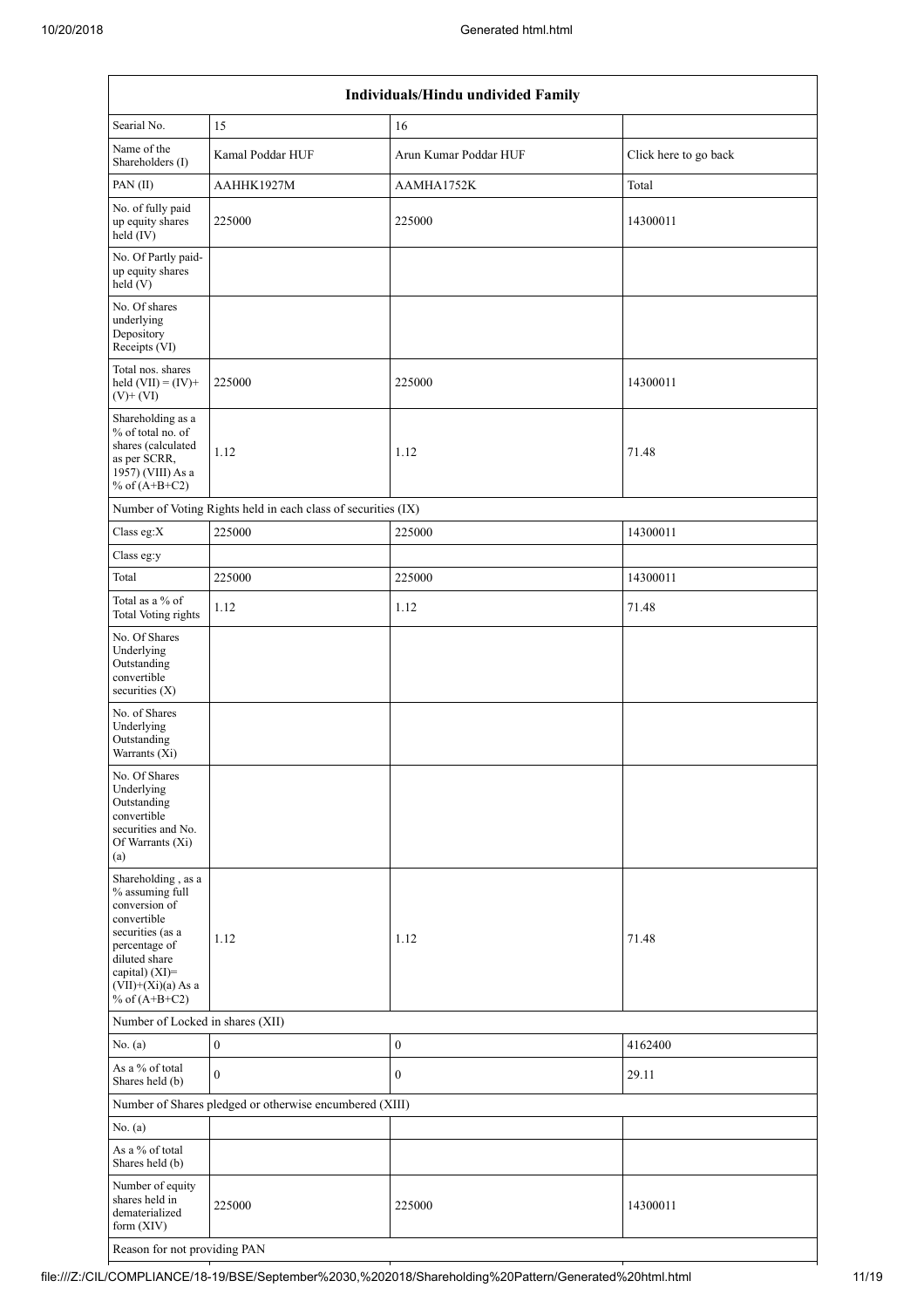| Reason for not<br>providing PAN |  |  |
|---------------------------------|--|--|
| Shareholder type                |  |  |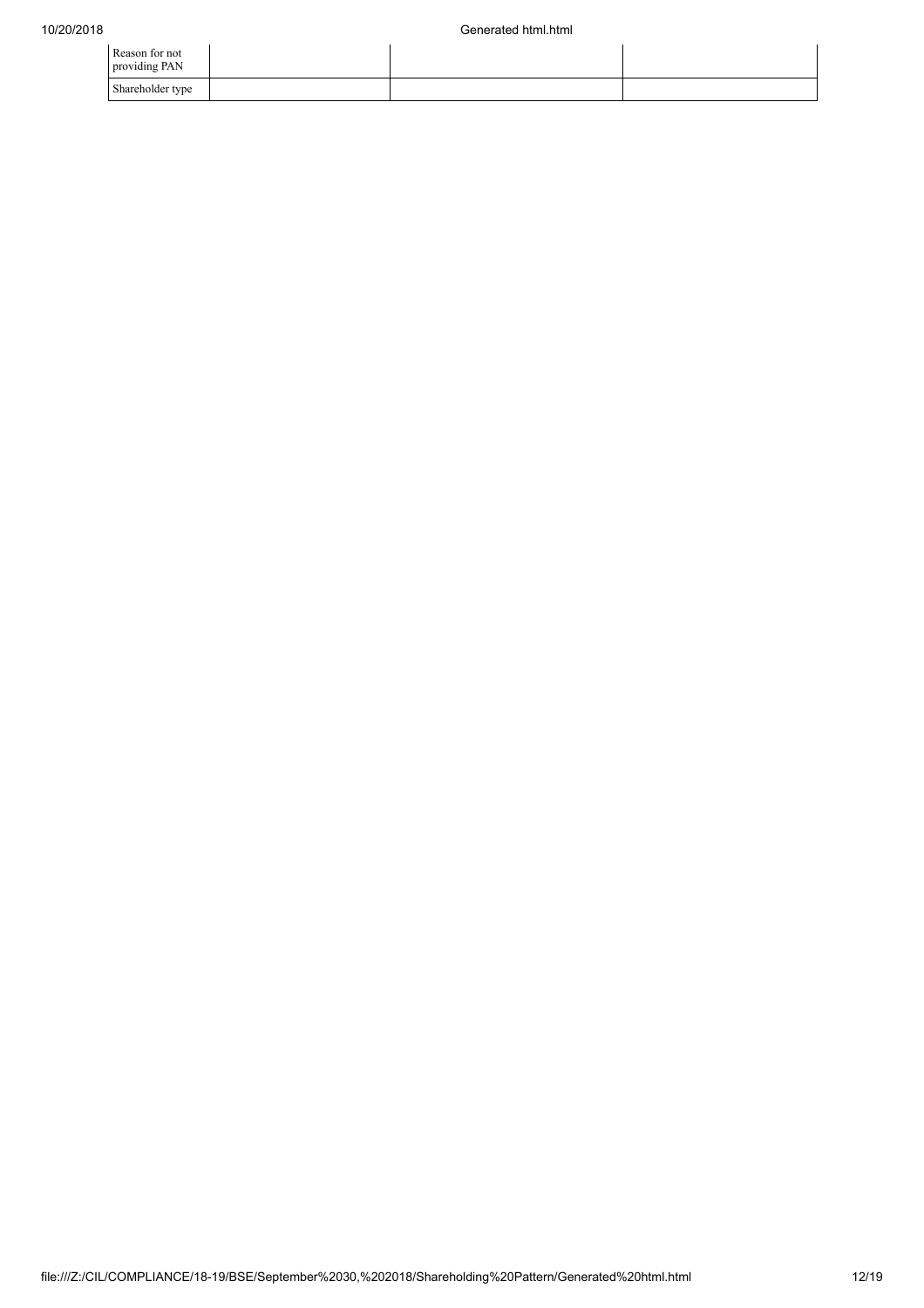| Any Other (specify)                                                                                                                                                                  |                                                                                                     |                  |  |  |  |
|--------------------------------------------------------------------------------------------------------------------------------------------------------------------------------------|-----------------------------------------------------------------------------------------------------|------------------|--|--|--|
| Searial No.                                                                                                                                                                          | 1                                                                                                   |                  |  |  |  |
| Category                                                                                                                                                                             | Click here to go<br><b>Bodies Corporate</b><br>back                                                 |                  |  |  |  |
| Name of the<br>Shareholders (I)                                                                                                                                                      | Shree Shakambhari Exims Private Limited (Formerly known as Upton Infrastructure Private<br>Limited) |                  |  |  |  |
| PAN(II)                                                                                                                                                                              | AAACU9556A<br>Total                                                                                 |                  |  |  |  |
| No. of the<br>Shareholders (I)                                                                                                                                                       | 1                                                                                                   | 1                |  |  |  |
| No. of fully paid<br>up equity shares<br>held (IV)                                                                                                                                   | 386527<br>386527                                                                                    |                  |  |  |  |
| No. Of Partly paid-<br>up equity shares<br>held (V)                                                                                                                                  |                                                                                                     |                  |  |  |  |
| No. Of shares<br>underlying<br>Depository<br>Receipts (VI)                                                                                                                           |                                                                                                     |                  |  |  |  |
| Total nos. shares<br>held $(VII) = (IV) +$<br>$(V)$ + $(VI)$                                                                                                                         | 386527                                                                                              | 386527           |  |  |  |
| Shareholding as a<br>% of total no. of<br>shares (calculated<br>as per SCRR,<br>1957) (VIII) As a<br>% of $(A+B+C2)$                                                                 | 1.93                                                                                                | 1.93             |  |  |  |
|                                                                                                                                                                                      | Number of Voting Rights held in each class of securities (IX)                                       |                  |  |  |  |
| Class eg: X                                                                                                                                                                          | 386527                                                                                              | 386527           |  |  |  |
| Class eg:y                                                                                                                                                                           |                                                                                                     |                  |  |  |  |
| Total                                                                                                                                                                                | 386527                                                                                              | 386527           |  |  |  |
| Total as a % of<br><b>Total Voting rights</b>                                                                                                                                        | 1.93                                                                                                | 1.93             |  |  |  |
| No. Of Shares<br>Underlying<br>Outstanding<br>convertible<br>securities (X)                                                                                                          |                                                                                                     |                  |  |  |  |
| No. of Shares<br>Underlying<br>Outstanding<br>Warrants (Xi)                                                                                                                          |                                                                                                     |                  |  |  |  |
| No. Of Shares<br>Underlying<br>Outstanding<br>convertible<br>securities and No.<br>Of Warrants (Xi)<br>(a)                                                                           |                                                                                                     |                  |  |  |  |
| Shareholding, as a<br>% assuming full<br>conversion of<br>convertible<br>securities (as a<br>percentage of<br>diluted share<br>capital) (XI)=<br>$(VII)+(X)$ As a %<br>of $(A+B+C2)$ | 1.93                                                                                                | 1.93             |  |  |  |
| Number of Locked in shares (XII)                                                                                                                                                     |                                                                                                     |                  |  |  |  |
| No. $(a)$                                                                                                                                                                            | $\boldsymbol{0}$                                                                                    | $\mathbf{0}$     |  |  |  |
| As a % of total<br>Shares held (b)                                                                                                                                                   | $\mathbf{0}$                                                                                        | $\boldsymbol{0}$ |  |  |  |
| Number of Shares pledged or otherwise encumbered (XIII)                                                                                                                              |                                                                                                     |                  |  |  |  |
| No. (a)                                                                                                                                                                              |                                                                                                     |                  |  |  |  |
| As a % of total<br>Shares held (b)                                                                                                                                                   |                                                                                                     |                  |  |  |  |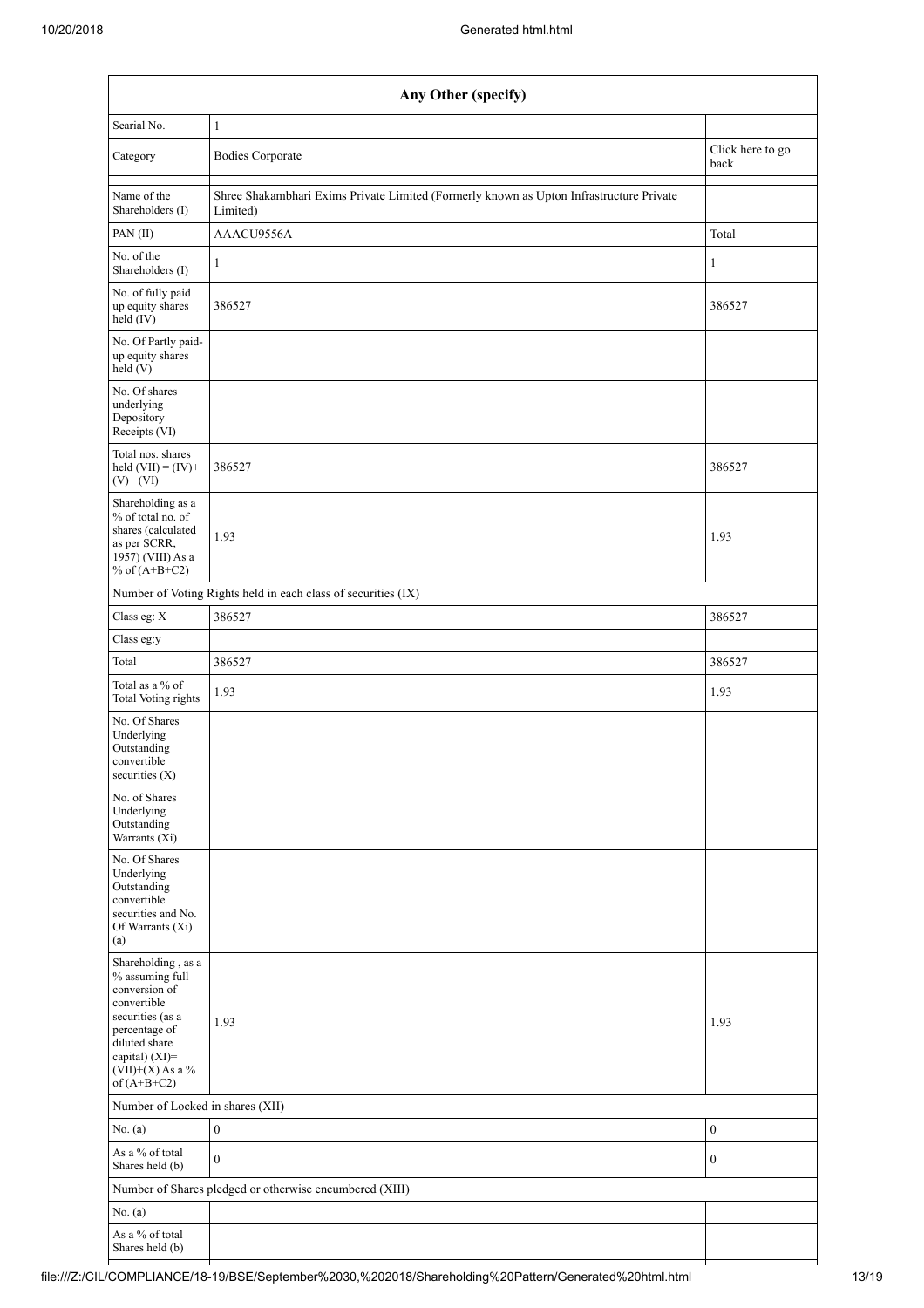| Number of equity<br>shares held in<br>dematerialized<br>form $(XIV)$ | 386527         | 386527 |
|----------------------------------------------------------------------|----------------|--------|
| Reason for not providing PAN                                         |                |        |
| Reason for not<br>providing PAN                                      |                |        |
| Shareholder type                                                     | Promoter Group |        |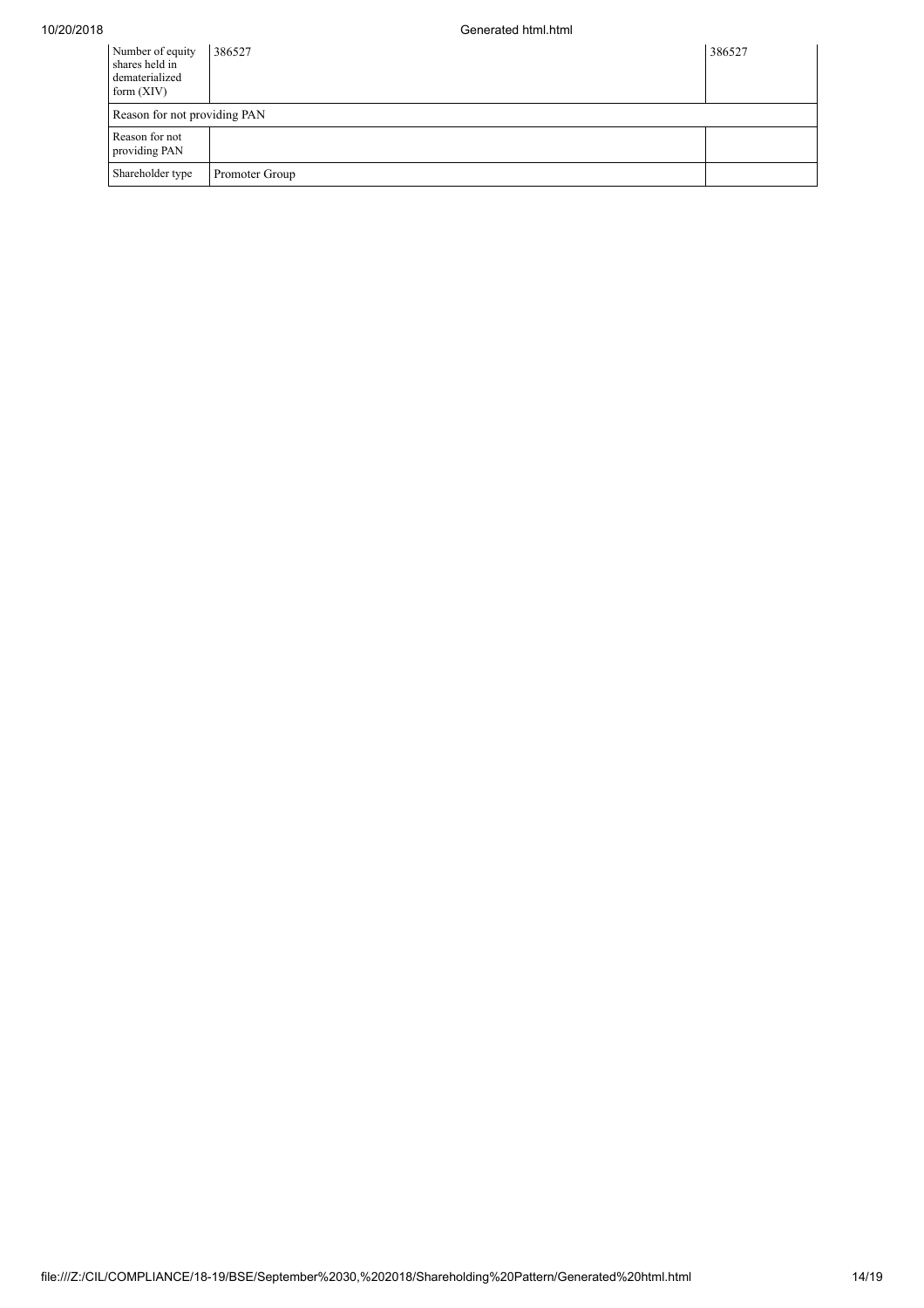| Any Other (specify)                                                                                                                                                                  |                                                                     |                                                               |                                                                       |                                     |                     |            |                            |
|--------------------------------------------------------------------------------------------------------------------------------------------------------------------------------------|---------------------------------------------------------------------|---------------------------------------------------------------|-----------------------------------------------------------------------|-------------------------------------|---------------------|------------|----------------------------|
| Searial No.                                                                                                                                                                          | $\mathbf{1}$                                                        | $\sqrt{2}$                                                    | 3                                                                     | $\overline{4}$                      | 5                   | 6          | $\boldsymbol{7}$           |
| Category                                                                                                                                                                             | <b>Bodies Corporate</b>                                             | <b>Bodies Corporate</b>                                       | <b>Bodies Corporate</b>                                               | Non-<br>Resident<br>Indian<br>(NRI) | Clearing<br>Members | <b>HUF</b> | <b>Bodies</b><br>Corporate |
| Category / More<br>than 1 percentage                                                                                                                                                 | More than 1<br>percentage of<br>shareholding                        | More than 1<br>percentage of<br>shareholding                  | More than 1 percentage of<br>shareholding                             | Category                            | Category            | Category   | Category                   |
| Name of the<br>Shareholders (I)                                                                                                                                                      | <b>AZURA</b><br><b>PROJECTS</b><br><b>PRIVATE</b><br><b>LIMITED</b> | <b>FLORENCE</b><br><b>SECURITIES</b><br>PRIVATE LIMITED       | <b>CHARTERED CAPITAL</b><br><b>RESEARCH PRIVATE</b><br><b>LIMITED</b> |                                     |                     |            |                            |
| PAN $(II)$                                                                                                                                                                           | AAGCA9030R                                                          | AABCF5634R                                                    | AADCC4238N                                                            |                                     |                     |            |                            |
| No. of the<br>Shareholders (I)                                                                                                                                                       | 1                                                                   | $\mathbf{1}$                                                  | 1                                                                     | 11                                  | 24                  | 108        | 41                         |
| No. of fully paid<br>up equity shares<br>held $(IV)$                                                                                                                                 | 1285026                                                             | 785684                                                        | 495117                                                                | 58299                               | 50898               | 211902     | 3003752                    |
| No. Of Partly paid-<br>up equity shares<br>held (V)                                                                                                                                  |                                                                     |                                                               |                                                                       |                                     |                     |            |                            |
| No. Of shares<br>underlying<br>Depository<br>Receipts (VI)                                                                                                                           |                                                                     |                                                               |                                                                       |                                     |                     |            |                            |
| Total nos. shares<br>held $(VII) = (IV) +$<br>$(V)+(VI)$                                                                                                                             | 1285026                                                             | 785684                                                        | 495117                                                                | 58299                               | 50898               | 211902     | 3003752                    |
| Shareholding as a<br>% of total no. of<br>shares (calculated<br>as per SCRR,<br>1957) (VIII) As a<br>% of $(A+B+C2)$                                                                 | 6.42                                                                | 3.93                                                          | 2.47                                                                  | 0.29                                | 0.25                | 1.06       | 15.02                      |
|                                                                                                                                                                                      |                                                                     | Number of Voting Rights held in each class of securities (IX) |                                                                       |                                     |                     |            |                            |
| Class eg: $X$                                                                                                                                                                        | 1285026                                                             | 785684                                                        | 495117                                                                | 58299                               | 50898               | 211902     | 3003752                    |
| Class eg:y                                                                                                                                                                           |                                                                     |                                                               |                                                                       |                                     |                     |            |                            |
| Total                                                                                                                                                                                | 1285026                                                             | 785684                                                        | 495117                                                                | 58299                               | 50898               | 211902     | 3003752                    |
| Total as a % of<br><b>Total Voting rights</b>                                                                                                                                        | 6.42                                                                | 3.93                                                          | 2.47                                                                  | 0.29                                | 0.25                | 1.06       | 15.02                      |
| No. Of Shares<br>Underlying<br>Outstanding<br>convertible<br>securities $(X)$                                                                                                        |                                                                     |                                                               |                                                                       |                                     |                     |            |                            |
| No. of Shares<br>Underlying<br>Outstanding<br>Warrants (Xi)                                                                                                                          |                                                                     |                                                               |                                                                       |                                     |                     |            |                            |
| No. Of Shares<br>Underlying<br>Outstanding<br>convertible<br>securities and No.<br>Of Warrants (Xi)<br>(a)                                                                           |                                                                     |                                                               |                                                                       |                                     |                     |            |                            |
| Shareholding, as a<br>% assuming full<br>conversion of<br>convertible<br>securities (as a<br>percentage of<br>diluted share<br>capital) (XI)=<br>$(VII)+(X)$ As a %<br>of $(A+B+C2)$ | 6.42                                                                | 3.93                                                          | 2.47                                                                  | 0.29                                | 0.25                | 1.06       | 15.02                      |
| Number of Locked in shares (XII)                                                                                                                                                     |                                                                     |                                                               |                                                                       |                                     |                     |            |                            |
| No. (a)                                                                                                                                                                              |                                                                     |                                                               |                                                                       |                                     |                     |            |                            |
| As a % of total                                                                                                                                                                      |                                                                     |                                                               |                                                                       |                                     |                     |            |                            |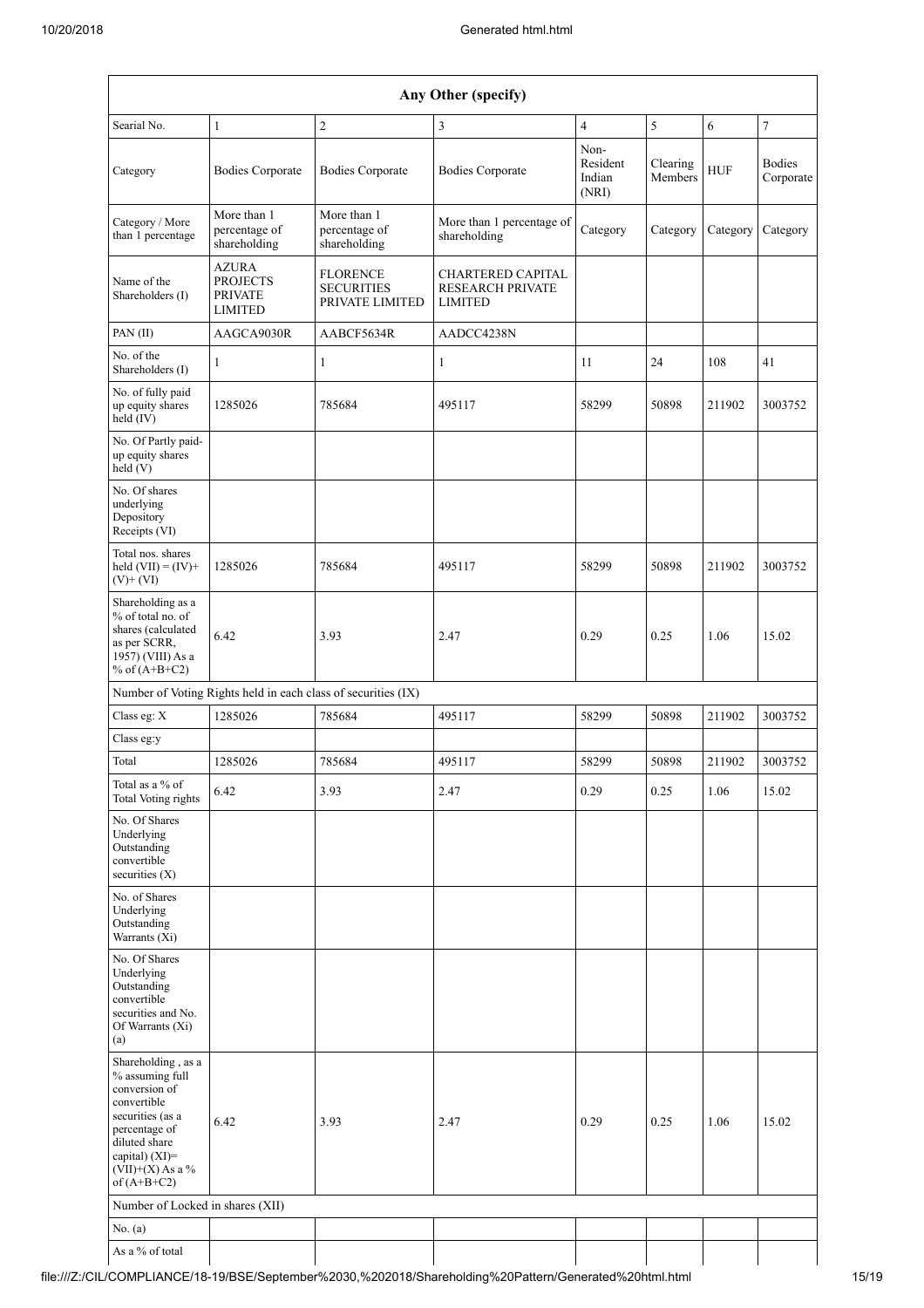## 10/20/2018 Generated html.html

| Shares held (b)                                                      |         |        |        |       |       |        |         |
|----------------------------------------------------------------------|---------|--------|--------|-------|-------|--------|---------|
| Number of equity<br>shares held in<br>dematerialized<br>form $(XIV)$ | 1285026 | 785684 | 495117 | 58299 | 50898 | 211902 | 3001752 |
| Reason for not providing PAN                                         |         |        |        |       |       |        |         |
| Reason for not<br>providing PAN                                      |         |        |        |       |       |        |         |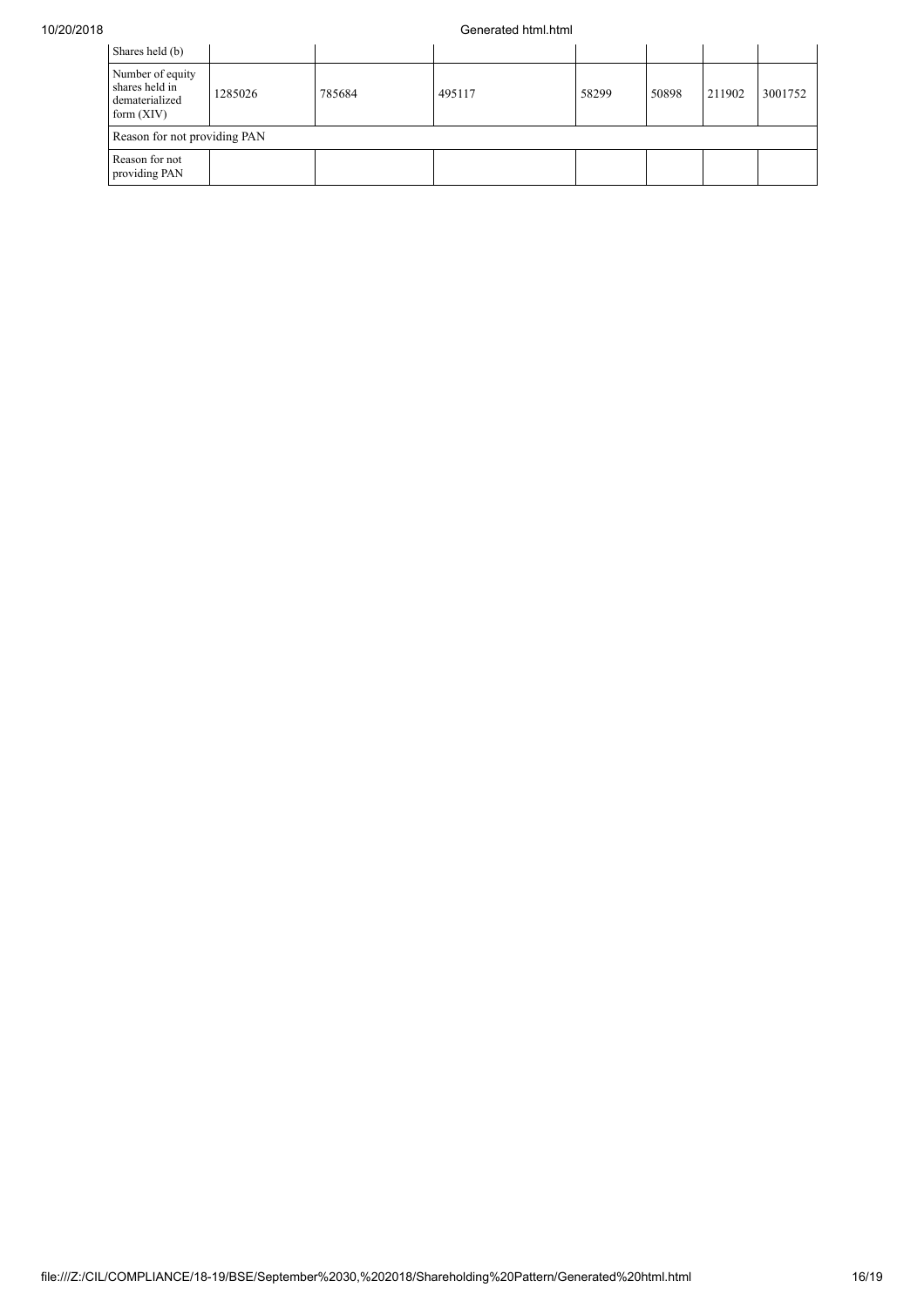| Any Other (specify)                                                                                                                                                                  |                                                               |  |  |  |
|--------------------------------------------------------------------------------------------------------------------------------------------------------------------------------------|---------------------------------------------------------------|--|--|--|
| Searial No.                                                                                                                                                                          |                                                               |  |  |  |
| Category                                                                                                                                                                             |                                                               |  |  |  |
| Category / More<br>than 1 percentage                                                                                                                                                 |                                                               |  |  |  |
| Name of the<br>Shareholders (I)                                                                                                                                                      | Click here to go back                                         |  |  |  |
| PAN(II)                                                                                                                                                                              | Total                                                         |  |  |  |
| No. of the<br>Shareholders (I)                                                                                                                                                       | 184                                                           |  |  |  |
| No. of fully paid<br>up equity shares<br>$\text{held}(\text{IV})$                                                                                                                    | 3324851                                                       |  |  |  |
| No. Of Partly paid-<br>up equity shares<br>held(V)                                                                                                                                   |                                                               |  |  |  |
| No. Of shares<br>underlying<br>Depository<br>Receipts (VI)                                                                                                                           |                                                               |  |  |  |
| Total nos. shares<br>held $(VII) = (IV) +$<br>$(V)$ + $(VI)$                                                                                                                         | 3324851                                                       |  |  |  |
| Shareholding as a<br>% of total no. of<br>shares (calculated<br>as per SCRR,<br>1957) (VIII) As a<br>% of $(A+B+C2)$                                                                 | 16.62                                                         |  |  |  |
|                                                                                                                                                                                      | Number of Voting Rights held in each class of securities (IX) |  |  |  |
| Class eg: X                                                                                                                                                                          | 3324851                                                       |  |  |  |
| Class eg:y                                                                                                                                                                           |                                                               |  |  |  |
| Total                                                                                                                                                                                | 3324851                                                       |  |  |  |
| Total as a % of<br><b>Total Voting rights</b>                                                                                                                                        | 16.62                                                         |  |  |  |
| No. Of Shares<br>Underlying<br>Outstanding<br>convertible<br>securities (X)                                                                                                          |                                                               |  |  |  |
| No. of Shares<br>Underlying<br>Outstanding<br>Warrants (Xi)                                                                                                                          |                                                               |  |  |  |
| No. Of Shares<br>Underlying<br>Outstanding<br>convertible<br>securities and No.<br>Of Warrants (Xi)<br>(a)                                                                           |                                                               |  |  |  |
| Shareholding, as a<br>% assuming full<br>conversion of<br>convertible<br>securities (as a<br>percentage of<br>diluted share<br>capital) (XI)=<br>$(VII)+(X)$ As a %<br>of $(A+B+C2)$ | 16.62                                                         |  |  |  |
| Number of Locked in shares (XII)                                                                                                                                                     |                                                               |  |  |  |
| No. $(a)$                                                                                                                                                                            |                                                               |  |  |  |
| As a % of total<br>Shares held (b)                                                                                                                                                   |                                                               |  |  |  |
| Number of equity<br>shares held in<br>dematerialized<br>form (XIV)                                                                                                                   | 3322851                                                       |  |  |  |